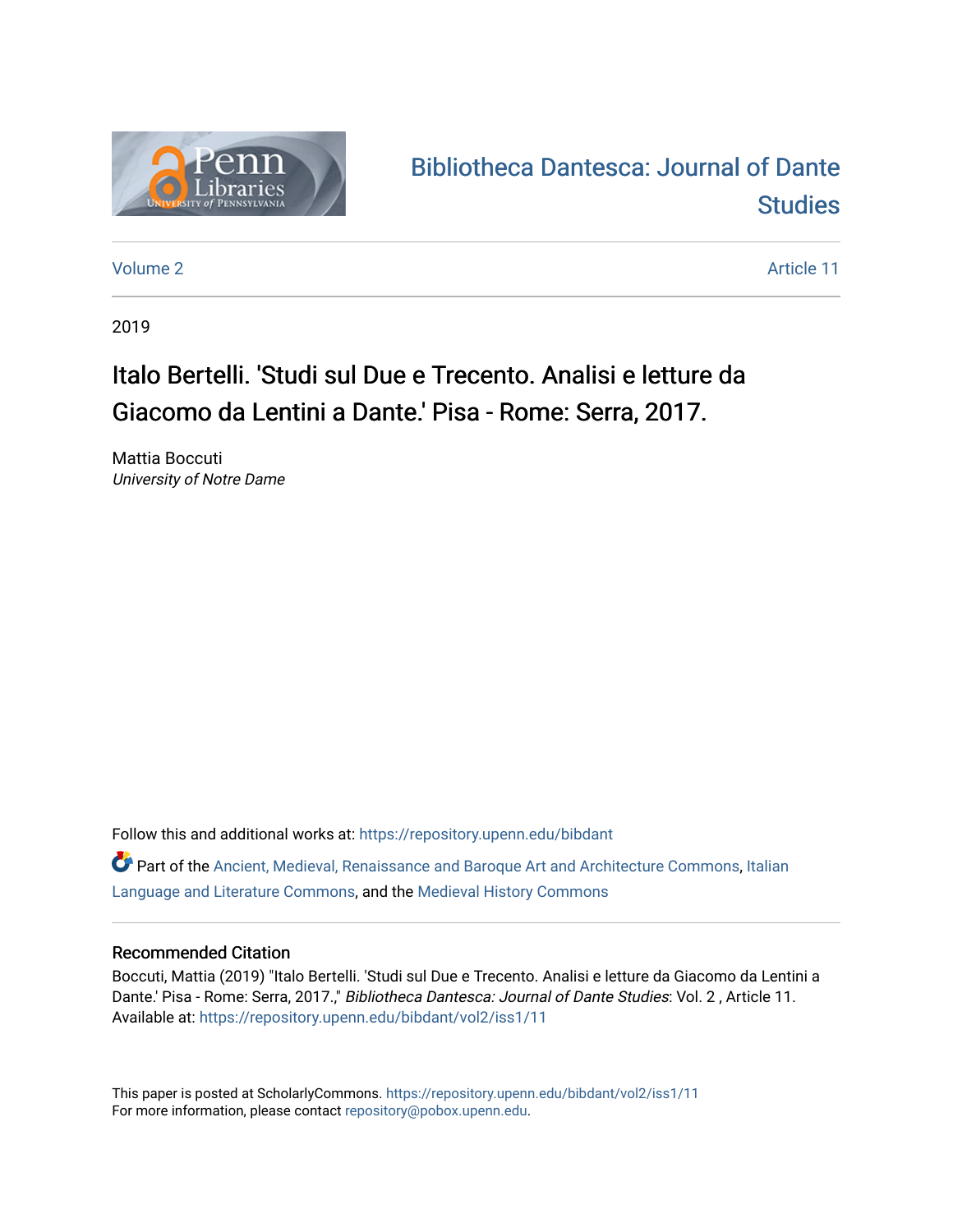that can be read by scholars and neophytes alike, for the different contributions enlighten various aspects and problems in Dantean historiography. Moreover, the main virtue of this volume is that it stems from several workshops occurring over several years, and as such brings about a continuous conversation between the different articles, even if sometimes critically in opposition to each other. In this way, these contributions serve as a fundamental update on the state of the field.

Mario Sassi, University of Pennsylvania

Italo Bertelli. Studi sul Due e Trecento. Analisi e letture da Giacomo da Lentini a Dante. Pisa-Rome: Serra, 2017. 92 pp. €22

Italian vernacular literature is a multi-faceted research topic. It contains the dawn of a poetry that, while it shows noteworthy connections to the Medieval Provencal lyric tradition, it struggles to find an original means to communicate its own literary message. Indeed, as is well known, during the relatively short period of time going from the early-13th century to the beginning of the 14th century, Italian poetry significantly changed in terms of content, style, and form. Following this line of reasoning, Italo Bertelli's recently published study (Studi sul Due e Trecento. Analisi e letture da Giacomo da Lentini a Dante, 2017) has intended to offer close readings of well selected – and quite different – literary works of seven vernacular poets. Through this work, Bertelli has shown how remarkable the difference is between – for instance – Giacomo da Lentini's lyric production and Iacopone's religious compositions, as well as between Compiuta Donzella's sonnets and Dante's Vita Nova (VN).

Divided into seven brief chapters, Bertelli's short volume (86 pages) is mostly devoted to a careful analysis on the rhetorical, stylistic, and formal peculiarities of a small selection of poems. The first chapter offers a detailed analysis of Giacomo da Lentini's ballad *Meravigliosamente*. Depending upon Occitan literature's stylistic features and Sicilian poetry's expressive grace, this ballad embodies some of the most important characteristics of Giacomos's lyric production: the rich inventiveness of his verses, the originality of his style, the beauty of his images, etc.

The second chapter dwells on the three sonnet composed by Compiuta Donzella: A la stagion che 'l mondo foglia e fiora; Lasciar vorria lo mondo e Dio servire; Ornato di gran pregio e di valenza. As the reader knows, Compiuta Donzella was the earliest woman poet of the Tuscan vernacular and was connected with influent late-thirteenth century poets such as Bonagiuta, Chiaro Davanzati, and Guittone. Although Bertelli recognizes the importance of Compiuta Donzella in Italian Medieval literature, he makes it clear that Donzella's lyric production should not be excessively praised. In fact, even though her three sonnets are a unique tool to fully understand the very beginning of Italian vernacular poetry, Donzella's artistic culture suffers from a lack of rhetorical and ideological limitations.